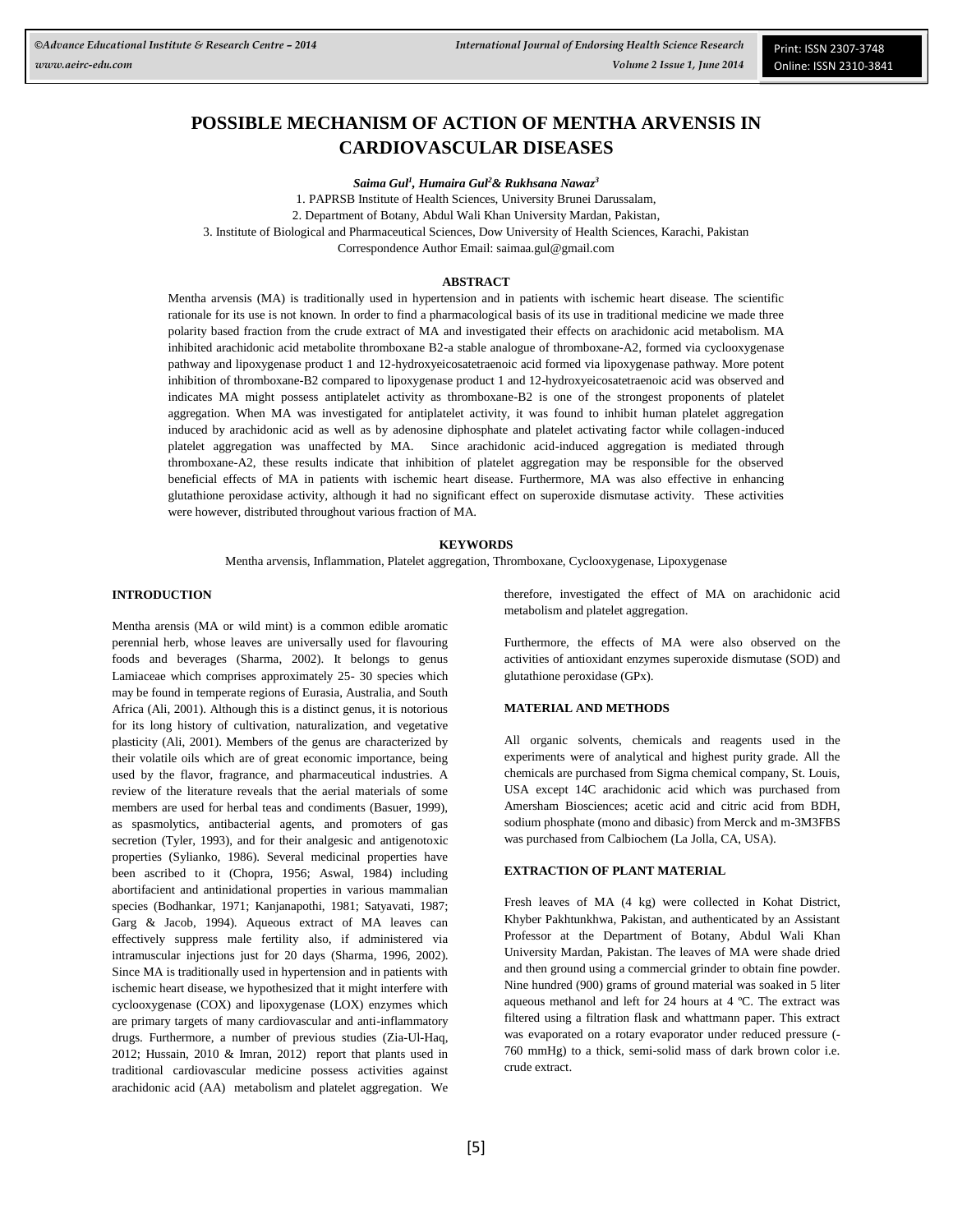### **FRACTIONATION OF THE CRUDE EXTRACT**

Fractionation of the crude extract was done following the procedure described previously (Ahmed, 2013) Two hundred grams of the extract was dissolved in distilled water. This was then introduced in a separating funnel. n-hexane (50-70 ml) was then added into the same separating funnel. This mixture was shaken vigorously, regularly allowing the air to escape out. It was kept for about 30 min to let the two layers separate. The upper layer of nhexane was acquired and the same procedure was repeated twice and all the n-hexane layers were collected and concentrated in a rotary evaporator to obtain the n-hexane fraction. Chloroforml (50 ml) was then added to the remaining layer and the same process was repeated as with n-hexane, finally obtaining the chloroform fraction, the yield of both fractions was 23% and 17%, respectively, while the remaining layer was filtered using a filtration flask and whattmann paper and used in the experiments as aqueous fraction.

# **ARACHIDONIC ACID METABOLISM BY HUMAN PLATELETS**

Archidonic acid metabolism and thromboxane B2 (TXB2) formation was studied using a Berthold T.L.C. linear analyzer and chromatography data system (Model LKB 511, Berthold, W. Germany) as described previously (Saeed, 2007). Human blood platelets were obtained in plastic bags containing 30-40 ml concentrated platelet rich plasma (PRP) from the diagnostic laboratory of the Aga Khan University, Karachi. The PRP was centrifuged at 1200g for 20 min and the sedimented platelets were washed twice with an ice-cold phosphate buffer (50 mM, PH 7.4), containing NaCl (0.15M) and EDTA (0.2 mM). After centrifugation platelets were re-suspended in the same buffer without EDTA at the initial PRP concentration. The PRP suspension was homogenized at 4 ºC using a polytron homogenizer for 15 sec and the homogenate centrifuged at 1200g for 20 min. Supernatant (300 µl containing 0.4 mg protein) was incubated with 10 µg unlabelled AA and 0.1 µCi [1-14C]AA in the presence and absence of test fraction. After 15 min of gentle shaking in air at 37 ºC the reaction was stopped by adding 0.4 ml citric acid (0.4M) and ethyl acetate (7.0 ml). After mixing and centrifuging at 600 g for 5 min at 4 ºC, the organic layer was separated and evaporated to dryness under nitrogen. Residues were dissolved in 40 µl of ethanol and 20 µl was applied to silica gel G thin layer chromatography (TLC) plates (Analtech Delaware, USA). The AA, TXB2 (a stable degradation product of TXA2), lipoxygenase product 1 (LP1) and 12-hydroxy eicosatetraenoic acid (12-HETE) standards were plotted separately.

# **SOLVENT SYSTEMS FOR DEVELOPING TLC PLATES**

The TLC plates were developed in ether/petroleum ether [boiling range 40-60] /acetic acid (50:50:1,  $v/v$ ) to a distance of 17 cm. By use of this solvent system the various lipoxygenasse products such as 12-HETE were separated with TXB2 and prostaglandins remaining at the origin. The solvent system used for the separation of TXB2 was ethyl acetate/iso-octane/water/acetic acid (11:5:10:2, v/v upper phase). Radioactive zones were located and quantified by use of a Berthold TLC linear analyzer and chromatography data system (Model LKB 511, Berthold, Germany).

# **PREPARATION OF PLATELETS**

Platelet effects were studied in human platelets by taking blood via venipuncture from normal human volunteers reported to be free of medication for 7 days. Blood sample were mixed with 3.8% (w/v) sodium citrate solution (9:1) and centrifuged at  $260 \times g$  for 15 min at 20 ºC to obtain PRP. The remaining blood samples were centrifuged at  $1200 \times g$  for 10 min to obtain platelet-poor plasma (PPP). Platelet count was determined by phase contrast microscopy and all aggregation studies were carried out at 37 ºC with PRP having platelet counts between 2.5 and  $3.0 \times 108$  ml–1 of plasma.

#### **MEASUREMENT OF PLATELET AGGREGATION**

Aggregation was monitored using dual-channel Lumiaggregometer (Model 400 Chronolog Corporation, Chicago, USA) using 0.45 ml aliquots of PRP (Aslam, 2008; Saeed, 2006). The final volume was made up to 0.5 ml with the test fraction. Aggregation was induced by AA (1.7 mM), adenosine diphosphate (ADP) (2.2 μM), platelet activating factor (PAF) (0.8 μM), collagen. The antiplatelet effects of test fractions were studied by pretreatment of PRP with each fraction for 2 min followed by addition of platelet agonist. The resulting aggregation was recorded for 5 min after challenge by the change in light transmission as a function of time. After establishing the antiplatelet activity against various agonists, dose-response curves were constructed to calculate the 1C50 values.

## **GLUTATHIONE PEROXIDASE ACTIVITY**

GPx levels were determined using commercially available kits from RANDOX, UK and assays were carried out using a spectrophotometer DU 800 (Beckmann, USA). After adding all the chemicals, crude extract and different fractions obtained were added before the addition of substrate (i.e. t-Butyl-hydroperoxide). The absorbance at 340 nm was measured. GPx was measured by coupling the peroxidase reaction with the reduction of oxidized glutathione by glutathione reductase and the reduced form of nicotinamide adenine dinucleotide phosphate (NADPH) (18). Reduction of the substrate was followed by the decrease in absorbance of NADPH at 340 nm. Activity was evaluated using glutathione as the co-substrate (Gul, 2011).

# **SUPEROXIDE DISMUTASE ACTIVITY**

SOD activity was determined using the same commercially available kits and spectrophotometer. SOD activity assay was conducted as described previously (Gul, 2013). After adding all the chemicals, different fractions were added before the addition of substrate i.e. 2-(4-iodophenyl)-3-(4-nitrophenol)-5 phenyltetrazolium chloride (INT) to obtain a formazane dye. The absorbance at 505 nm was measured. The method involved xanthine and xanthine oxidase to generate superoxide radicals. The SOD activity was measured taking into consideration the degree of inhibition in this reaction. One unit of SOD can cause 50% inhibition of the rate of reduction of the INT under the condition of the assay.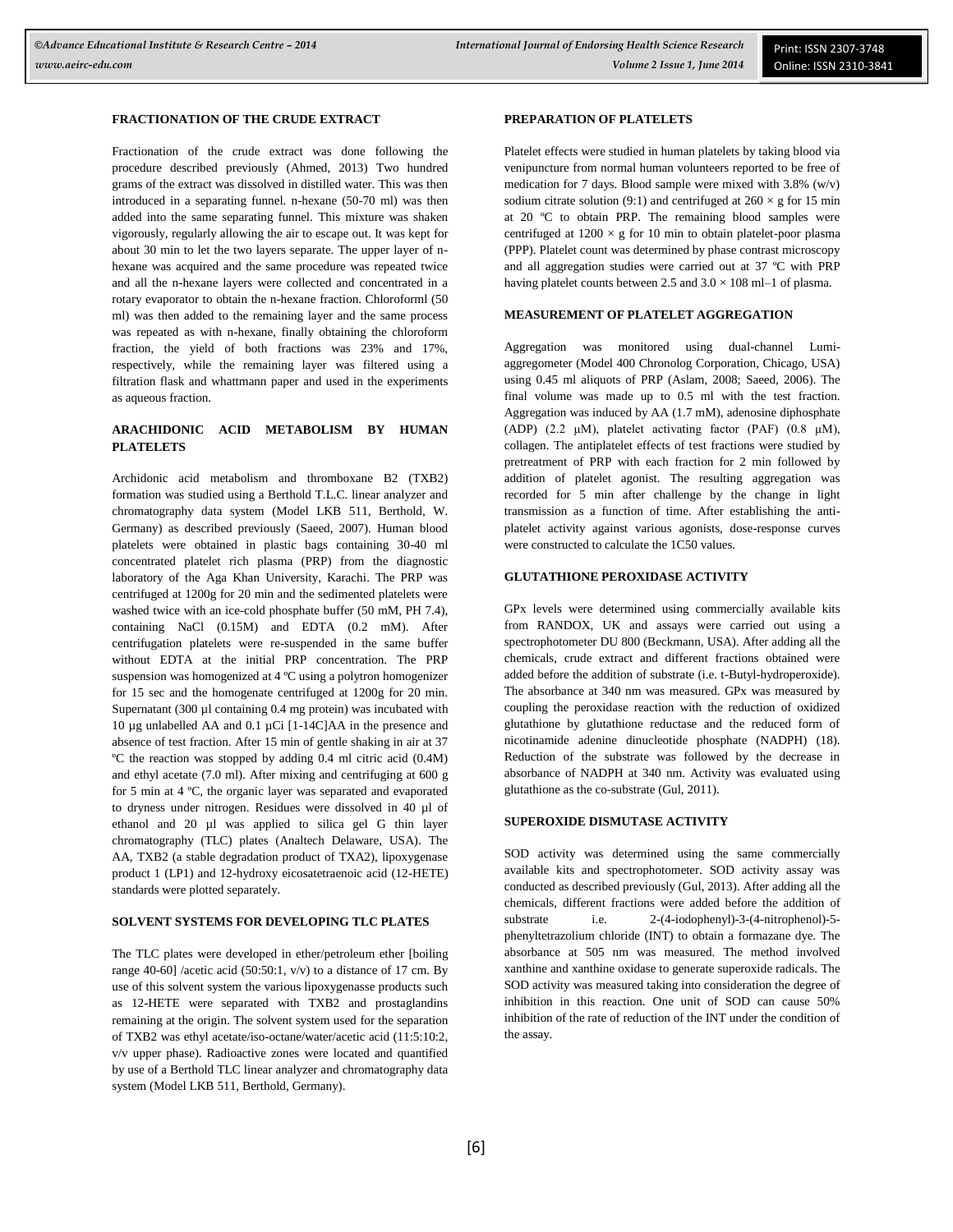# **RESULTS**

Crude extract of MA inhibited COX-mediated pathway of AA metabolism more potently compared to LOX-mediated pathway. IC50 (mean±SD in µg) values were 22±6 for TXB2, 92±14 for LP1 and 104 ±21 for 12-HETE. Crude extract of MA did not inhibit collagen-induced platelet aggregation (figure 1D); however, PAF and ADP-induced aggregations were weakly inhibited while the most potent antiplatelet effect was observed against AAinduced-platelet aggregation. The dose of the extract showing 50% inhibitory effect against platelet aggregation (IC50 value in µg) against various agonists were 19±4 for AA, 71±12 for ADP,

113±22 for PAF and 14±3 for aspirin. Crude extract was able to enhance the activity of GPx (EC50,  $32\pm6$ ), however, it had no significant effect on the activity of SOD up to a dose of 1 mg (table 1).Aqueous fraction of MA inhibited COX-mediated production of TXB2 (IC50, 28±5µg) but was slightly less potent compared to crude extract while no inhibition of LOX-mediated pathway was seen up to 1mg. Aqueous fraction of MA potently inhibited AAinduced platelet aggregation (IC50, 29±6µg) (figure 1A) while no significant antiplatelet action was observed against ADP, PAF and collagen-induced platelet aggregation up to 1 mg. Aqueous fraction had no appreciable effect on the activities of GPx and/or SOD up to a dose of 1 mg(table 1).



**Figure 1: Representative scans of the pharmacological actions of the crude extract of MA and its various fractions on platelet aggregation induced by a diversity of platelet agonists, A (aqueous fraction on AA), B (chloroform fraction on ADP), C (n-hexane fraction on PAF) and D (crude extract on collagen), n=5.**

Chloroform fraction of MA had no significant inhibition of TXB2, 12-HETE and LP-1 up to a dose of 1mg. Chloroform fraction of MA was also ineffective against AA and collagen induced platelet aggregation, weakly active against PAF-induced platelet aggregation while its most potent inhibition was seen against ADPinduced platelet aggregation (figure 1B). Chloroform fraction had no substantial effect on SOD activity up to a dose of 1 mg but elevated GPx activity potently with EC50, 38±5 µg(table 1). nhexane fraction of MA potently inhibited LOX-mediated

production of LP-1 and 12 HETE (IC50,  $34 \pm 5\mu$ g and  $29 \pm 3\mu$ g respectively) (figure 2) but no significant effect was observed on COX-mediated pathway of AA metabolism. n-hexane fraction of MA weakly inhibited PAF (figure 1C) and AA-induced platelet aggregation (IC50, 82±15µg and 91±14µg respectively) but no significant protection was offered against collagen and ADP induced platelet aggregation up to 1 mg. n-hexane fraction was the most potent in enhancing GPx activity (EC50,  $21\pm3$  µg), but no significant effect on SOD activity was observed (table 1).



**Figure 2: Representative scan of the effects of the n-hexane fraction of MA on AA metabolism through LOX pathway, n=6.**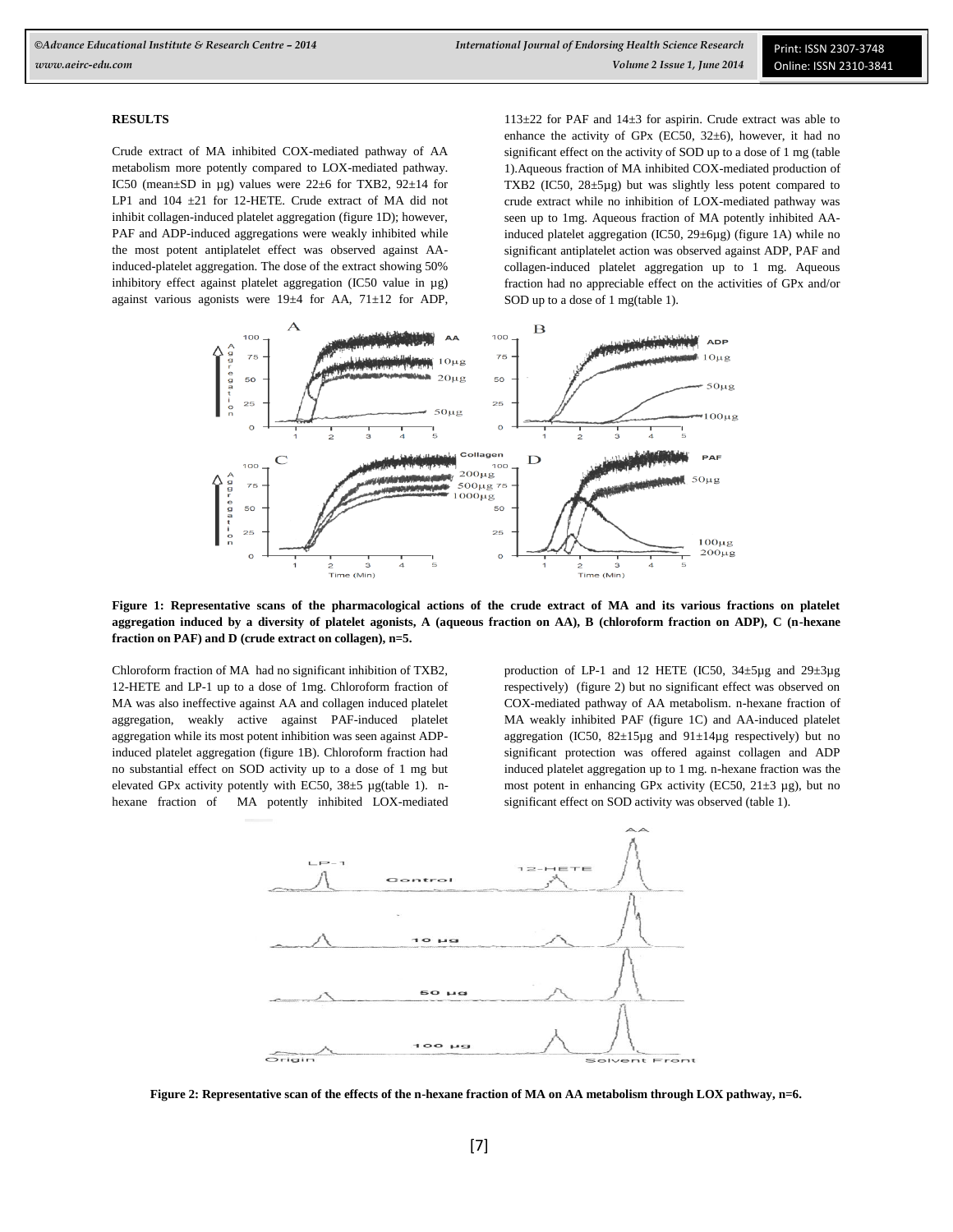| No             | Assay                   | Crude           | Aqueous        | Chloroform     | n-Hexane       |
|----------------|-------------------------|-----------------|----------------|----------------|----------------|
| $\mathbf{1}$   | PAF                     | 113(22)         | $1 \text{ mg}$ | 67(12)         | 82(15)         |
| 2              | AA                      | 19(4)           | 29(6)          | $1 \text{ mg}$ | 91(14)         |
| 3              | Collagen                | 1 <sub>mg</sub> | $1 \text{ mg}$ | $1 \text{ mg}$ | $1 \text{ mg}$ |
| $\overline{4}$ | ADP                     | 71(12)          | $1 \text{ mg}$ | 34(6)          | 1 mg           |
| 5              | $LP-1$                  | 92(14)          | $1 \text{ mg}$ | $1 \text{ mg}$ | 34(5)          |
| 6              | 12-HETE                 | 104(21)         | $1 \text{ mg}$ | $1 \text{ mg}$ | 29(3)          |
| $\overline{7}$ | TXB <sub>2</sub>        | 22(6)           | 28(5)          | $1 \text{ mg}$ | $1 \text{ mg}$ |
| 8              | GPx (EC50)              | 32(6)           | $1 \text{ mg}$ | 38(5)          | 21(3)          |
| 9              | $\overline{SOD}$ (EC50) | 1 <sub>mg</sub> | $1 \text{ mg}$ | $1 \text{ mg}$ | $1 \text{ mg}$ |

**Table 1: IC50 values of the crude extract of MA and its various fractions. 1mg indicates that no significant effect was observed up to a dose of 1mg. All the other values are given as mean (SD) in µg.**

### **DISCUSSION**

Plants have been used for centuries to obtain treatments for various human diseases (Zia-Ul-Haq, 2010; Ahmad, 2010). There are reports suggesting natural inhibition of AA metabolites (Saeed, 2003). Dual inhibition of LOX and COX pathways by natural compounds is also known and thought to be contributed by the secondary metabolism of plants (Saeed, 2004). Natural inhibitors of both inflammation and oxidative stress, however, are less common but could be of great therapeutic importance. Here in this report, we show that MA strengthens the antioxidant defense system and inhibits LOX and COX pathways of AA metabolism.COX is the enzyme that catalyzes the rate-limiting step in prostaglandin synthesis, converting AA into prostaglandin H2, which is then further metabolized to prostaglandin E2, TXA2 and other eicosanoids (Ahmed, 2014). COX have two isoforms, COX-1 and COX-2, both of which are implicated in disease and their inhibition has been shown to benefit in cardiovascular diseases including myocardial infarction (Saeed and Ahmed 2005, 2006). Potent inhibition of AA-induced-platelet aggregation and COX metabolite TXB2 by the crude extract of MA suggests the presence of strong inhibitory compounds against COX pathway of AA metabolism Crude extract was also found potent in elevating GPx activity but lack of action on SOD suggests that MA may not possess compounds affecting SOD. Weak inhibition of LOX metabolites suggested presence of LOX inhibitory compounds in low quantity. These findings are important in relation to the facts that COX metabolites have been implicated in the pathophysiology of cardiovascular disease, cancer, and inflammatory diseases. Nonsteroidal anti-inflammatory drugs (NSAIDs) such as aspirin, acetaminophen, ibuprofen, indomethacin, and naproxen directly target COX.

LOX is an important enzyme involved in AA metabolism and its metabolites are implicated in a number of diseases. In the present study crude extract of MA was partially effective against 12-LOX metabolites LP1 and 12-HETE, however, potent effect was observed with n-hexane fraction. Aqueous and chloroform fractions did not show significant effect up to 1mg. This indicated the presence of 12-LOX inhibitory components in the n-hexane fraction of MA and indicates their non-polar nature. Platelettype12-LOX have been found in different cancer tissues, including melanoma, prostate and epidermal cancers (Steele, 1999). Evidence indicates that 12-LOX is involved in both cancer cell proliferation and survival (Yamamoto, 1999). Inhibition of 12- LOX with either 12-LOX inhibitors or a 12-LOX antisense oligonucleotide inhibits proliferation and induces apoptosis in carcinosarcoma cells, while adding back the 12-LOX metabolite, 12(S)-HETE prevents 12-LOX inhibitor-induced apoptosis (Tang, 1997). Similar activities have been reported for other plans as well.

Platelets play a critical role in the initial restriction of blood loss following vascular injury by rapidly adhering to exposed subendothelial matrix components and aggregating to form a provisional plug. When crude extract of MA was tested against platelet aggregation induced by AA, ADP, PAF and collagen, it partially inhibited PAF and ADP but potently blocked AA-induced platelet aggregation, while no antiplatelet effect was observed against collagen. Aqueous fraction showed potent activity against AA but was ineffective against all other platelet agonists. Chloroform was the most potent fraction against ADP and partially active against PAF while it was devoid of any significant action against remaining platelet agonists. N-hexane fraction was only weakly active against AA and PAF and inactive against ADP and collagen. These findings suggest that relatively polar nature of the antiplatelet compounds of MA because potent antiplatelet effects were observed in aqueous and chloroform fractions compared to the n-hexane fraction. Similar platelet inhibitory activities have been reported by a number of other investigators (Zia-Ul-Haq, 2012; Bukhari, 2010 & Hussain, 2009).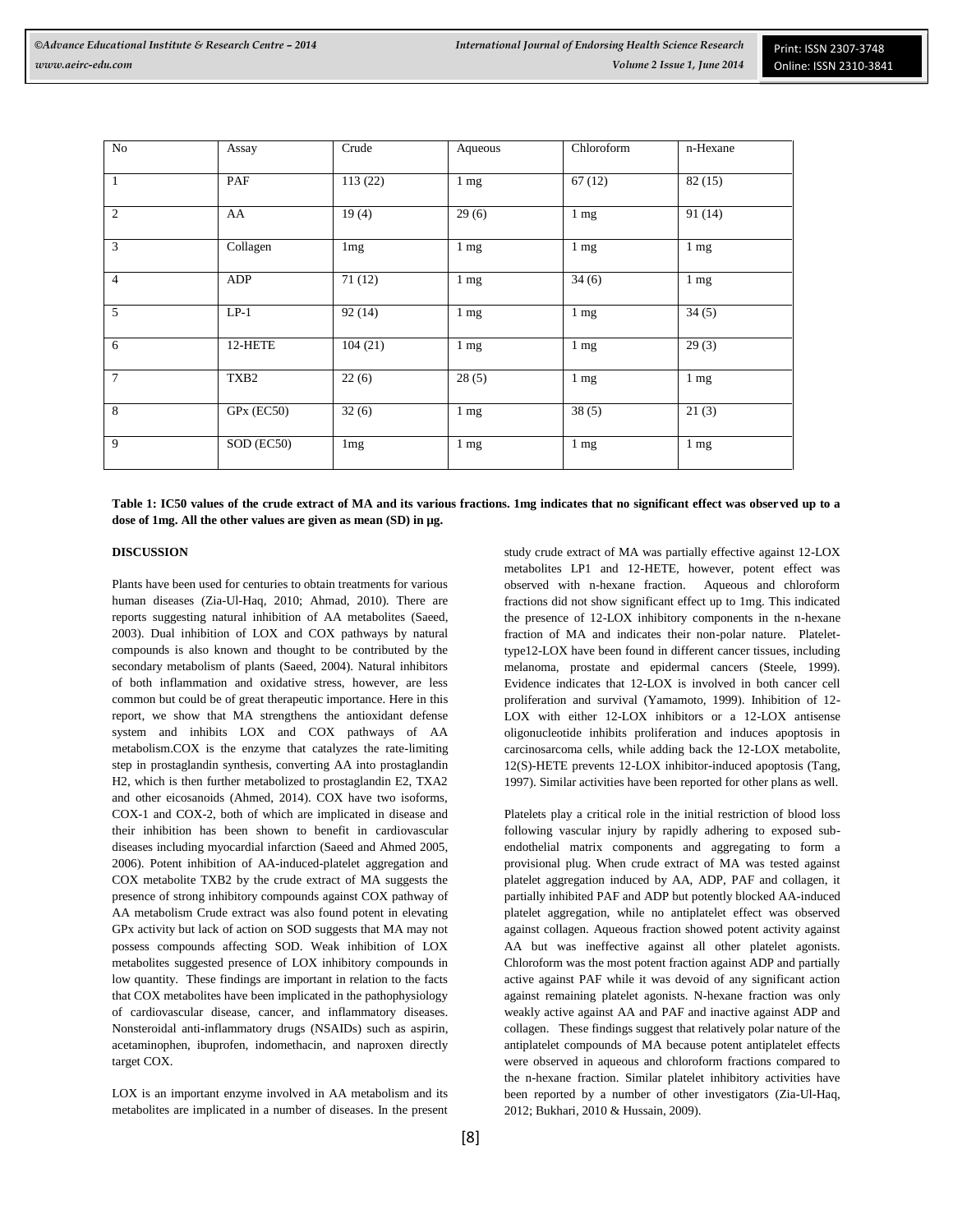In conclusion our study shows that of MA possesses strong inhibitory activity against COX and LOX-mediated metabolites and potent antiplatelet activtiy against AA and ADP, with partial activity againt PAF and no activity against collagen. Furthermore, no effect was observed on SOD activity while GPx activity was elevated significantly. The pattern of inhibition by various fractions suggest that activity against TXB2 as well as antiplatelet effect against AA was concentrated in aqueous fraction suggesting the polar nature of compounds responsible for these ffects. LOXinhibitory activity was primarily found in n-hexane fraction suggesting their non-polar character. Although no effect was observed on the activity of SOD, GPx activity was significantly enhanced by crude extract as well as by chloroform and n-hexane fractions. Finally antiplatelet activity against ADP was concentrated in the chloroform fraction. Since no effective inhibitor is currently available to block the COX and LOX pathways, and simultaneously enhancing the GPx activity, various fractions of MA might be valuable for the isolation of pure compounds that show dual inhibition of COX and LOX pathways. This may prove to be extremely useful for treatment and prevention of a number of inflammatory conditions.

# **REFERENCES**

- Ahmad, S., Akhtar, M., Zia-ul-Haq, M., Mehjabeen and Ahmed, S. (2010). Antifungal and nematicidal activity of selected legumes of Pakistan. Pakistan Journal of Botany, 42(2): 1327-1331.
- Ahmed, S., Gul, S., Gul, H., Bangash, M.H. (2013). [Dual](http://scholar.google.com/citations?view_op=view_citation&hl=en&user=VO8xfy0AAAAJ&citation_for_view=VO8xfy0AAAAJ:O3NaXMp0MMsC)  [Inhibitory Activities of Adhatoda Vasica against](http://scholar.google.com/citations?view_op=view_citation&hl=en&user=VO8xfy0AAAAJ&citation_for_view=VO8xfy0AAAAJ:O3NaXMp0MMsC)  [Cyclooxygenase and Lipoxygenase.](http://scholar.google.com/citations?view_op=view_citation&hl=en&user=VO8xfy0AAAAJ&citation_for_view=VO8xfy0AAAAJ:O3NaXMp0MMsC) International Journal of Endorsing Health Science Research, 1 (1): 14-17.
- Ahmed, S., Gul, S., Gul, H., Bangash, M.H. (2013). Antiinflammatory and Anti-platelet Activities of Avena sativa are mediated through the inhibition of Cyclooxygenase and Lipoxygenase Enzymes International Journal of Endorsing Health Science, 1(2):62-65.
- Ahmed, S., Gul, S., Zia-Ul-Haq, M., Stanković, M.S. (2014). Pharmacological basis of the use of Acorus calamus L. in inflammatory diseases and underlying signal transduction pathways. Latin American and Caribbean Bulletin of Medicinal and Aromatic Plants, 13(1): 38-46.
- Ali, M.S., Saleem, M., Ahmad, W., Parvez, M., Yamdagni, R. (2002). A chlorinated monoterpene ketone, acylated âsitosterol glycosides and a flavanone glycoside from Mentha longifolia (Lamiaceae). Phytochemistry, 59: 889-895.
- Aswal, B.S., Bhakuni, D.S., Goel, A.K., Kar, K., Mehrotra, B.N. (1984). Screening of Indian plants for biological activity, Part XI. Indian Journal of Experimental Biology, 22: 287–492.
- Aslam, R., Saeed, S.A., Ahmed, S., Connor, J.D. (2008). Plasma lipoproteins inhibit platelet aggregation and arachidonic acid metabolism in experimental hypercholesterolemia. Clinical and Experimental Physiology and Pharmacology, 35(5-6):656-62.
- Basüer, K.H.C. and Kurkcuoglu. (1999) M. Essential oils of Mentha species from Northern Turkey. J. Essent. Oil Res. 11: 579-588.
- Bodhankar, S.L., Garg, S.K., Mathur, V.S. (1971). Effect of Mentha ar\_ensis Linn on fertility in female albino rats. Bulletin PGI, 5: 66–68.
- Bukhari, I.A., Khan, R.A., Gilani, A.H., Ahmed, S., Saeed, S.A. (2010). Analgesic, anti-inflammatory and anti-platelet activities of the methanolic extract of Acacia modesta leaves. Inflammopharmacology, 18(4):187-96.
- Chopra, R.N., Nayar, S.L., Chopra, I.C. (1956). Glossary of Indian Medicinal Plants. Publication & Information Department, CSIR New Delhi.
- Garg, P., Jacob, D. (1994). Mentha arvensis leaf: an effective antinidational substance in laboratory mouse. Journal of Advanced Zoology, 15: 32–36.
- [Gul,](http://www.researchgate.net/researcher/84473358_SAIMA_GUL/) S., [Ahmed,](http://www.researchgate.net/researcher/84473058_SAGHEER_AHMED/) S., [Gul,](http://www.researchgate.net/researcher/17808510_HUMAIRA_GUL/) H., [Kaneez,](http://www.researchgate.net/researcher/10982552_FATIMA_SHAD_KANEEZ/) K.F. (2011). Investigating the Protective Effect of Solanum melongena. Asian Journal of Health, 1(1):4-9243.
- Gul, S., Ahmed, S., Gul, H., Shad, K.F., Zia-Ul-Haq, M., Badiu, D. (2013)[. The antioxidant potential of Brassica rapa L.](http://scholar.google.com/citations?view_op=view_citation&hl=en&user=VO8xfy0AAAAJ&pagesize=100&citation_for_view=VO8xfy0AAAAJ:hC7cP41nSMkC)  [on glutathione peroxidase, superoxide dismutase enzymes and](http://scholar.google.com/citations?view_op=view_citation&hl=en&user=VO8xfy0AAAAJ&pagesize=100&citation_for_view=VO8xfy0AAAAJ:hC7cP41nSMkC)  [total antioxidant status.](http://scholar.google.com/citations?view_op=view_citation&hl=en&user=VO8xfy0AAAAJ&pagesize=100&citation_for_view=VO8xfy0AAAAJ:hC7cP41nSMkC) Revista Română de Medicină de Laborator, 21 (2/4):161-169
- Hussain, J., Jamila, N., Gilani, S.A., Abbas, G., and Ahmed, S. (2009). Anti-Platelet aggregation, antiglycation, cytotoxic, phytotoxic and antimicrobial activities of extracts of Nepeta juncea. African Journal of Biotechnology, 8(6): 935-940.
- Hussain, J., Khan, F.U., Gilani, S.A., Abbas, G., Ahmed, S., Khan, A.U., & Choudhary, M.I. (2010). Antiglycation, antiplatelets aggregation, cytotoxic and phytotoxic activities of Nepeta suavis'. Lain. American Journal of Pharmacy, 29 (4): 573-8.
- Imran, I., Hussain, L., Ahmed, S., Rasool, N., Rasool, S., Abbas, G., Ali, M.Y. (2012). [Antiplatelet activity of](http://scholar.google.com/citations?view_op=view_citation&hl=en&user=VO8xfy0AAAAJ&pagesize=100&citation_for_view=VO8xfy0AAAAJ:GnPB-g6toBAC)  [methanolic extract of Acacia leucophloea bark.](http://scholar.google.com/citations?view_op=view_citation&hl=en&user=VO8xfy0AAAAJ&pagesize=100&citation_for_view=VO8xfy0AAAAJ:GnPB-g6toBAC) Journal of Medicinal Plants Research, 6 (25): 4185.
- Kanjanapothi, D., Smitasiri, Y., Panthong, A., Taesotikul, T., Rathnapanone, V. (1981). Postcoital antifertility effect of Mentha arvensis. Contraception, 24: 559–567.
- Saeed, S.A., Khan, S.K., and Ahmed, S. (2003). The Inhibition of Prostaglandin Biosynthesis by Human Plasma and its Relationship to Albumin and Haptoglobin. Journal of Biological Sciences, 3 (12): 1188-1202.
- Saeed, S.A., Ahmed, S., Ali, A. (2003). A New Function of Human Haptoglobin: Endogenous inhibition of prostaglandin biosynthesis and its relation to hemoglobin binding. Journal of Medical Sciences, 3(5-6):344-357.
- Saeed, S.A., Rasheed, H., Ali, T.H., and Ahmed, S. (2004). Mechanisms of inhibitory actions of cyclooxygenase-2 inhibitors in human platelets. Journal of Biological Sciences, 4 (4): 515-520.
- Saeed, S.A., and Ahmed, S. (2005). [New aspects of](http://www.biomedexperts.com/Abstract.bme/18426087/New_aspects_of_cyclooxygenase-2_inhibition_in_myocardial_infarction_and_ischaemia)  [cyclooxygenase-2 inhibition in myocardial infarction and](http://www.biomedexperts.com/Abstract.bme/18426087/New_aspects_of_cyclooxygenase-2_inhibition_in_myocardial_infarction_and_ischaemia)  [ischaemia.](http://www.biomedexperts.com/Abstract.bme/18426087/New_aspects_of_cyclooxygenase-2_inhibition_in_myocardial_infarction_and_ischaemia) Research communications in molecular pathology and pharmacology, (117-118):167-78.
- Saeed, S.A., Motiwala, A., Qureshi, Z.U., Khan, R., Ali, A., Quadri J., and Ahmed, S. (2006). Mechanisms of platelet aggregation mediated by G-protein coupled receptors in human platelets. Journal of College of Physicians and Surgeons Pakistan, 16 (2): 167.
- Saeed, S.A., and Ahmed, S. (2006). Anti-ischemic Effects of Nimesulide, a Cyclooxygenase-2 Inhibitor on the Ischemic Model of Rabbit Induced by Isoproterenol. Archives of Pharmacal Research, 29(11):977-83.